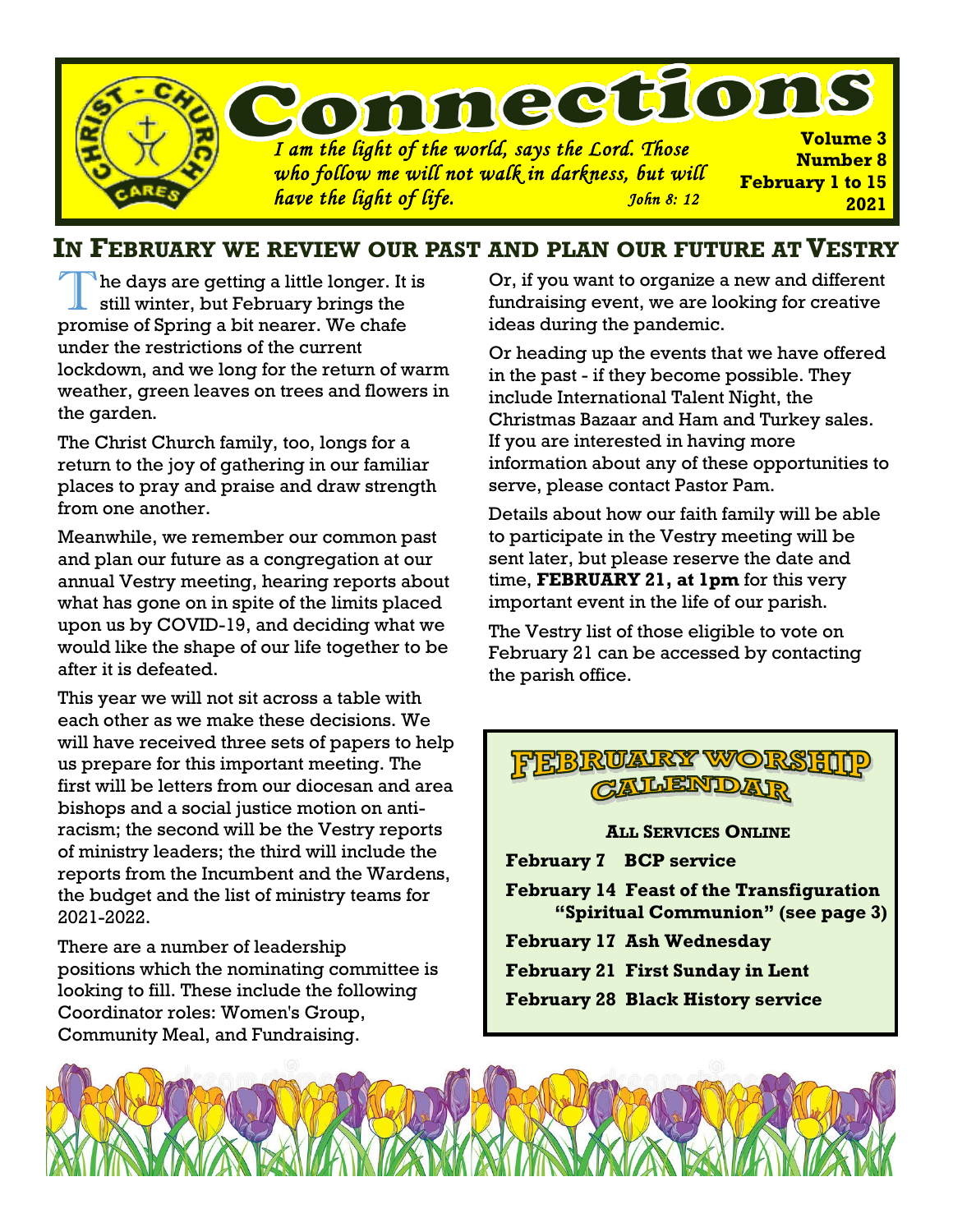# **SHORT SUBJECTS**

### **Learning from the Scriptures**

Last year at the beginning of Lent, 21 members of Christ Church each had their Resource Book and



were ready to begin a two month study program. Then COVID-19 prevented our planned weekly discussions and everyone had to

continue the program on their own. This Lent our Bible Study will feature a Resource Book, questions for discussion and a voluntary weekly Zoom session with the leader. For those without internet access, an alternative system will be available.

### **Tin Pan Alley**

Are you baking up a storm during the lockdown? The food bank has accumulated a number of cookie tins and candy tins and will gladly give them to our pastry cooks. Just let Jacquie know at 416-264-4726 and come by on Wednesday mornings to get them.

#### **An Attitude of Gratitude**

20121 offertory envelopes in support of our parish and the wider community are now available for those still using this method of giving. Please note that you will probably have a new number, as some families have chosen to make their gift by etransfer or by monthly or quarterly cheque. Call the Treasurer at 416-265-5995 to arrange delivery.

### **What are you Giving Up for Lent?**

If you observe the old traditions and it's chocolate, you will want to celebrate Valentine Day with a big box of your favourites.



Or you could take a more positive step

and instead of "giving up" anything, "take on" a spiritual discipline that will enhance your faith long after Lent is over.

# *VALENTINE AND THE BEES*

Did you know that St. Valentine, priest, martyr and physician in the third century, whom we remember on February 14, is the patron saint of beekeepers? Valentine has always been associated with romantic love. Legend says that he performed Christian marriages to help men avoid army service (only single men could join the army) and was jailed for

this by the emperor, Claudius. While imprisoned, Valentine healed the blind daughter of his jailor, fell in love with her and wrote letters to her signed "from your Valentine" - the origin of Valentine cards.

But what about the bees? Honey is a known aphrodisiac, so newlyweds were given a bottle of mead, then made from honey, after the wedding. Thus the word "honeymoon".

All these centuries later, in our cynical and prosaic world, Valentine's story seems like a fantasy, and lifelong love is not always honoured.

But we hear Jesus' words " Love one another" in broader terms, embracing not only romantic love, but the concepts

of love for one another as brothers and sisters and social justice for our fellow humans.

And we hear too, the rest of his admonition "as I have loved you", which demands, not just superficial

affection, but a deep commitment based on faith.

## *Please pray for these members of our community and their families*

**Anita & Dave F Anna Mary K Anne S Annet K Beverly Barber Christina & Joshua Connie & David M**

**Corinne P Dave M Deb A Deborah T Ebun D Edna S Gwen P**

**James Y Jenille L** **John J Judith R Ken K Lennox & Leonora Y Linda & Robert E**

**Margaret B Madhuri M Moureen N Philip I Robbie & Bev R Sherri-Ann & Ron**

*and for all those affected by COVID-19, racial discrimination or any injustice* 

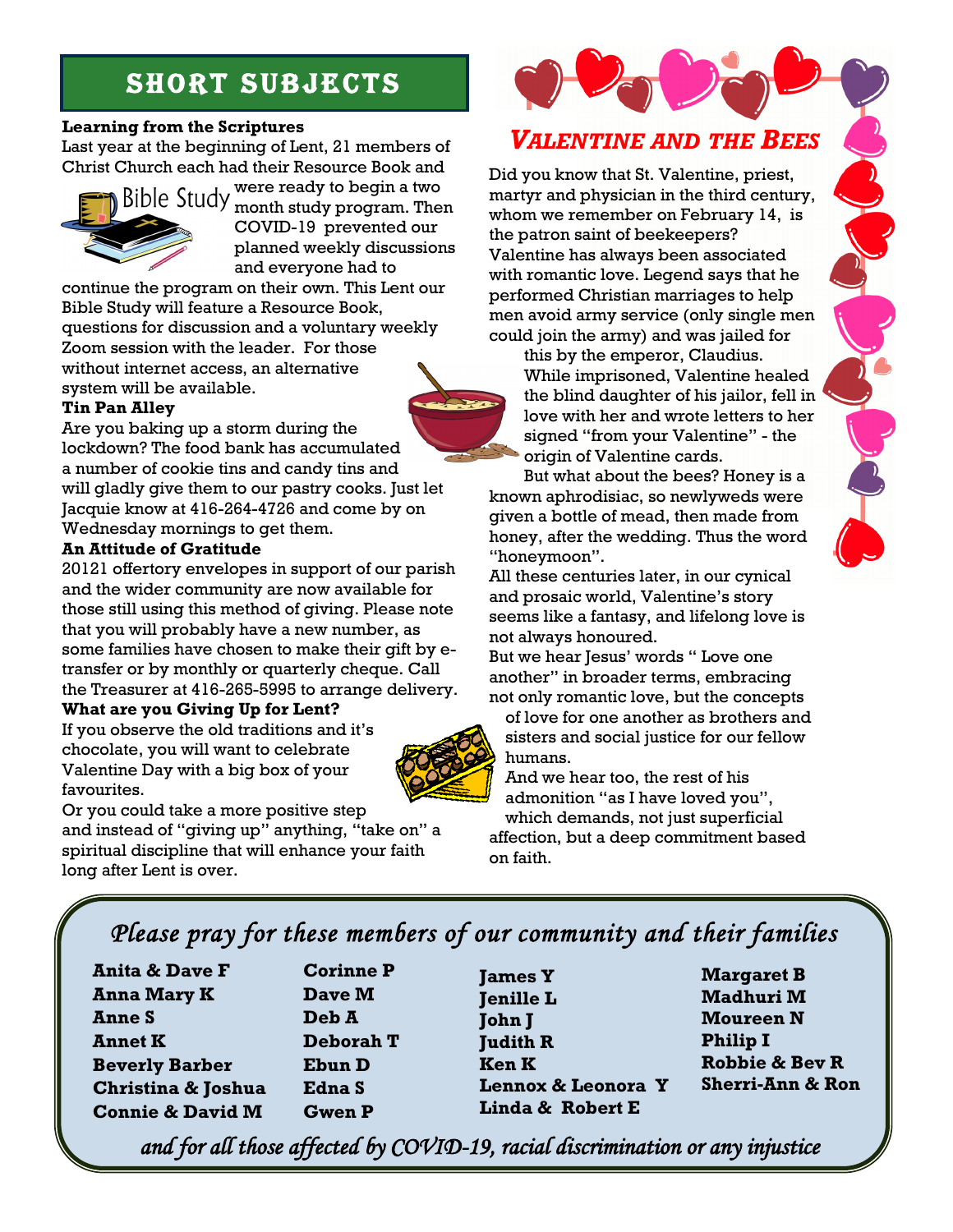# A Day in the life of a Food Bank Volunteer

There are about a dozen happy volunteers who come once or twice a week to the Christ Church food bank, called the Deacon's Cupboard ,because they feel that this is an important ministry in our community.

Some volunteers come on Wednesday to unload and repackage a delivery we receive from Feed Scarborough (a

subsidiary of Daily Bread Foodbank). This involves taking huge bags of potatoes, carrots, parsnips, and fruit items and packaging into smaller individual family portions. Other people carry heavy cases of canned goods, rice, and packaged food up to the parish hall to be sorted. This is combined with donations from the congregation.

Detra Powell and a couple of other volunteers also purchase grocery items using monetary donations. They look for bargains and try to add to the variety of basic food items offered. Volunteers come again on Thursday to distribute the food. This is possible because trays of dry food have been organized in the parish hall.

As each client arrives at the door (one at a time) Deacon Jacquie fills out a check list of basic items they might need. Items include coffee, tea, soup, pasta and sauce, cookies, crackers, canned meat or fish, toilet paper, cereal, etc. This list is given to a runner who goes up to the parish hall to fill the list. A bag is filled and taken down to the foyer.



Meanwhile other volunteers help the person to choose from items on tables in the foyer. These include a large assortment of dry food, fruit, vegetables, milk, eggs, yogurt, and meat.

There are many jobs to do to keep the flow of food going. Upstairs, in addition to repackaging bulk food items, trays are constantly being refilled, and cardboard boxes are broken down and stacked neatly.



We try to meet the family needs of our clients. The comment we hear most often is how people are able to choose what they need and want for their families. They always say thank you. As one person leaves, the next one enters. All people and volunteers wear masks. Hand sanitizer and gloves

are also available.

We find it amazing that our small community church can fulfill a very necessary need by providing food for 150 to 175 people a week (including family members of clients). This is possible because our faithful congregation continue to donate both food and money. A neighbouring church has also donated substantial food and money. Along with donations from Daily Bread Foodbank we can continue to feed people in need who also suffer the affects of this raging pandemic.

## *Donna Campbell*

### **A PRAYER FOR SPIRITUAL COMMUNION**

*For the Feast of the Transfiguration, on February 14th we plan to have an online Christ Church Eucharist service which you can participate in. Although you will not be partaking in the consecrated bread and wine, our hope is that you will be able to know the presence of God with you. This is the prayer that we will have you join in saying during the communion:*

I worship and adore you, Lord Jesus Christ, present in the Holy Sacrament and in your people, who are gathered in spirit.

In this moment I join with them to receive you in my heart, and in our community.

May you, enthroned on the altar, be now enthroned in my heart; may you, present in bread and wine, feed and renew my soul; may you, who give yourself to us again, fill us with grace and heavenly blessing.

Even as I am fed, may my hunger for you and for your reign of justice and peace increase, that I may, with your Spirit, work for that day when your reign shall come on earth as it is in heaven. Amen